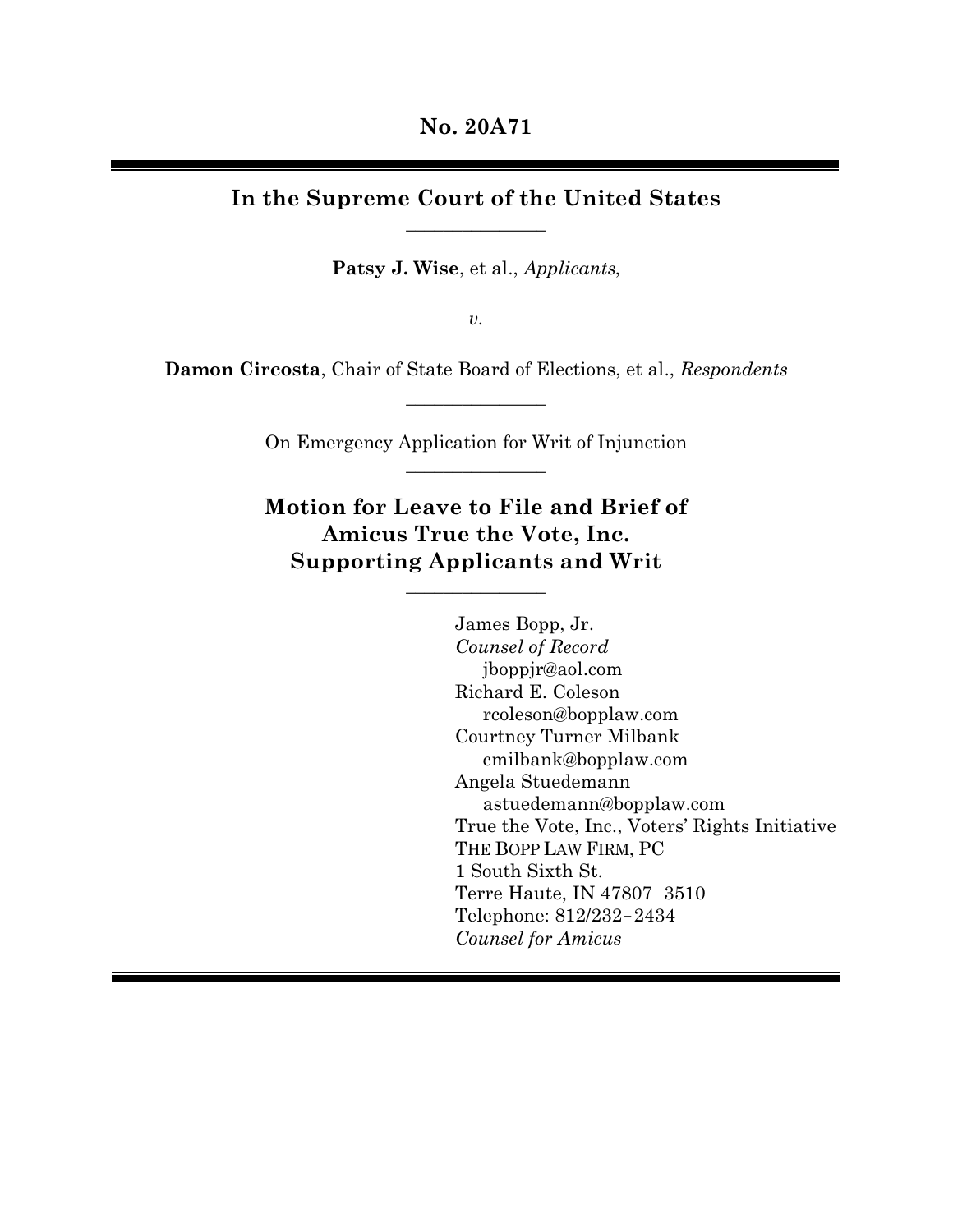# **Motion for Leave to File** 1

True the Vote, Inc. ("TTV") respectfully moves for leave to file a short brief as amicus curiae in support of Applicants' Emergency Application for Writ of Injunction to stop the North Carolina Board of Election's extension of the deadline for receiving absentee ballots. Respondents and Intervenor-Respondents consented to, and Applicants indicated that they do not oppose, the filing of the enclosed amicus brief.

Amicus respectfully requests that the Court consider the arguments presented in the enclosed amicus brief in support of Applicants' application, No. 20A71. Should this Court consider the merits of the immediate action, the attached amicus brief would also be helpful to the Court.

The brief demonstrates that this case presents a unique opportunity to abate the chaotic flood of near-election litigation inundating this Court and our Republic. In doing so, Amicus suggest that this Court take the opportunity to provide guidance regarding the flawed constitutional analysis employed by lower courts struggling to deal with a flood of current and future near-election changes in election laws by state officials and courts.

Amicus further suggests that this litigation flood will continue to overwhelm the courts if this Court doesn't reaffirm that only legislatures have the authority and expertise to balance election access with election-integrity concerns, such as ballot

<sup>&</sup>lt;sup>1</sup> No counsel for any party authored the following amicus brief in whole or in part, and no person other than amicus or its counsel made a monetary contribution to its preparation or submission.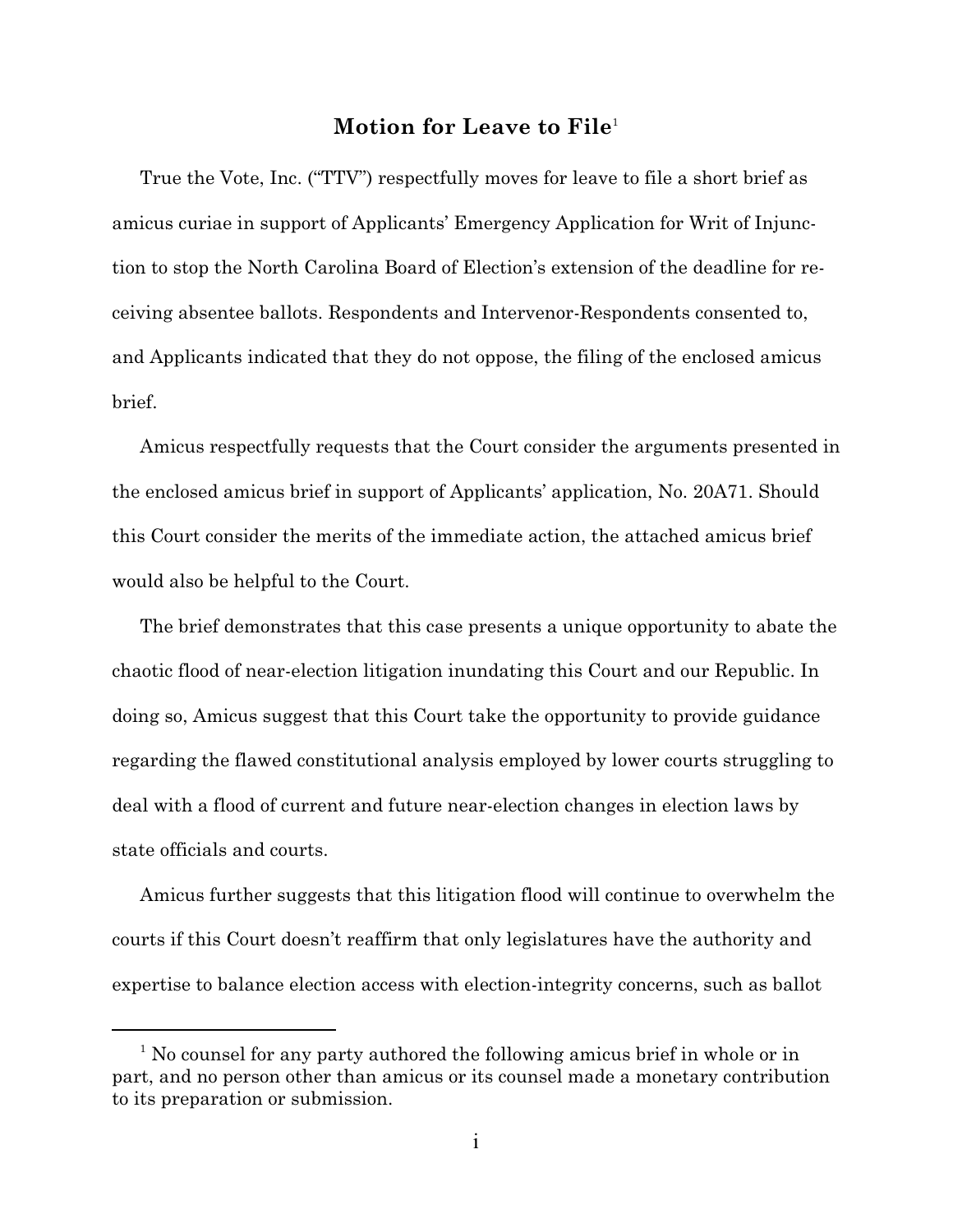fraud and a sudden flood of mailed ballots. And it asks that this Court reemphasize the primacy of long-standing legislative enactments and the role of the *Anderson-Burdick* test and the *Purcell* principle in protecting them and explain that nearelection changes in state election laws by state officials or courts, overturning longstanding legislative enactments, does not benefit from these two doctrines. Doing so will reassert what the Constitution requires, abate the litigation flood, and restore confidence in elections.

# **Statement of Movant's Interest**

TTV is one of the nation's largest election-integrity and voter-rights organizations, founded to inspire and equip citizen volunteers for involvement at every stage of our electoral process. By providing exclusive training courses, resources on election rules and laws, and access to a nationwide network of volunteers, TTV empowers organizations and individuals across the country to actively protect the rights of legitimate voters, regardless of their political-party affiliation. TTV's overarching mission is to ensure that every American vote counts and is counted.

As such, amicus is dedicated to ensuring that state election laws uphold the tenants of the U.S. Constitution, which guarantee every American's right to vote. It has engaged in numerous legal efforts to challenge state governments and election officials who have sought to change election rules in a manner that violates the will of state legislatures or usurps the rule of law. No election official should have the power to change election rules and procedures on a whim, yet such actions are occurring all across the country. Many are blatant violations of election code at worst

ii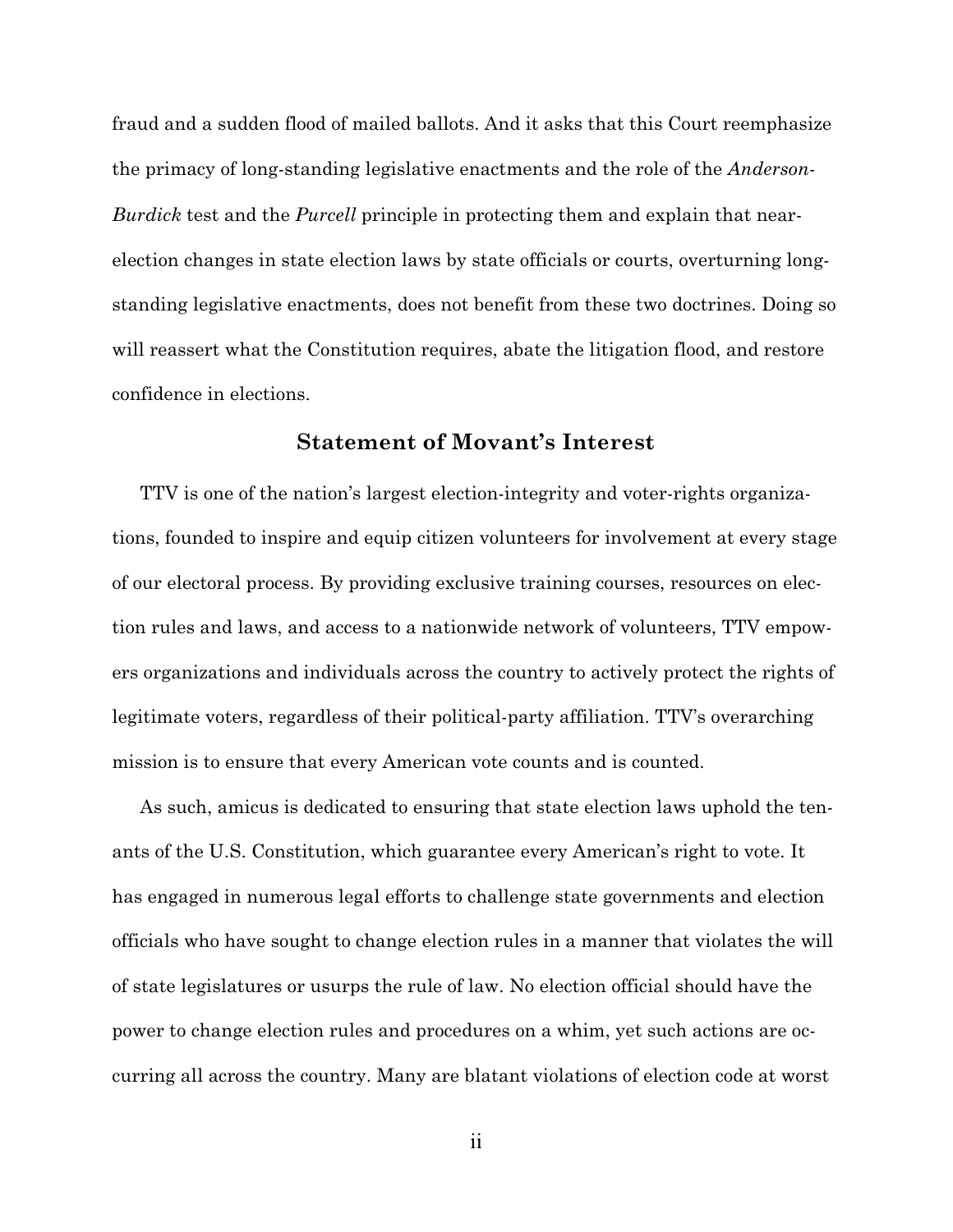and at best, misguided, last-minute changes that are leading to widespread confusion among voters. Amicus is committed to bringing clarity and rule of law back to election processes in states across the country in order to ensure a free, fair, and secure election for all on November 3, 2020.

# **Statement Regarding Brief Form and Timing**

Given the expected expedited briefing of Applicants' emergency writ application, Amicus respectfully requests leave to file the enclosed brief without 10 days' advance notice to the parties of intent to file. *See* Sup. Ct. R. 37.2(a).

Additionally, in consideration of the expected expedited briefing, Amicus respectfully requests leave to file the enclosed brief pursuant to the guidelines of Rule 33.2, including the reduced number of copies to be submitted, instead of the guidelines of Rule 33.1 as required by Rule 21.2(b).

The expected expedited briefing schedule justifies Amicus's request to file its brief without the 10 days' advance notice and pursuant to the guidelines of Rule 33.2.

# **Conclusion**

The Court should grant amicus curiae leave to file the enclosed brief in support of Applicants' emergency application for a writ to stay the North Carolina Board of Election's extension of the deadline for receiving absentee ballots.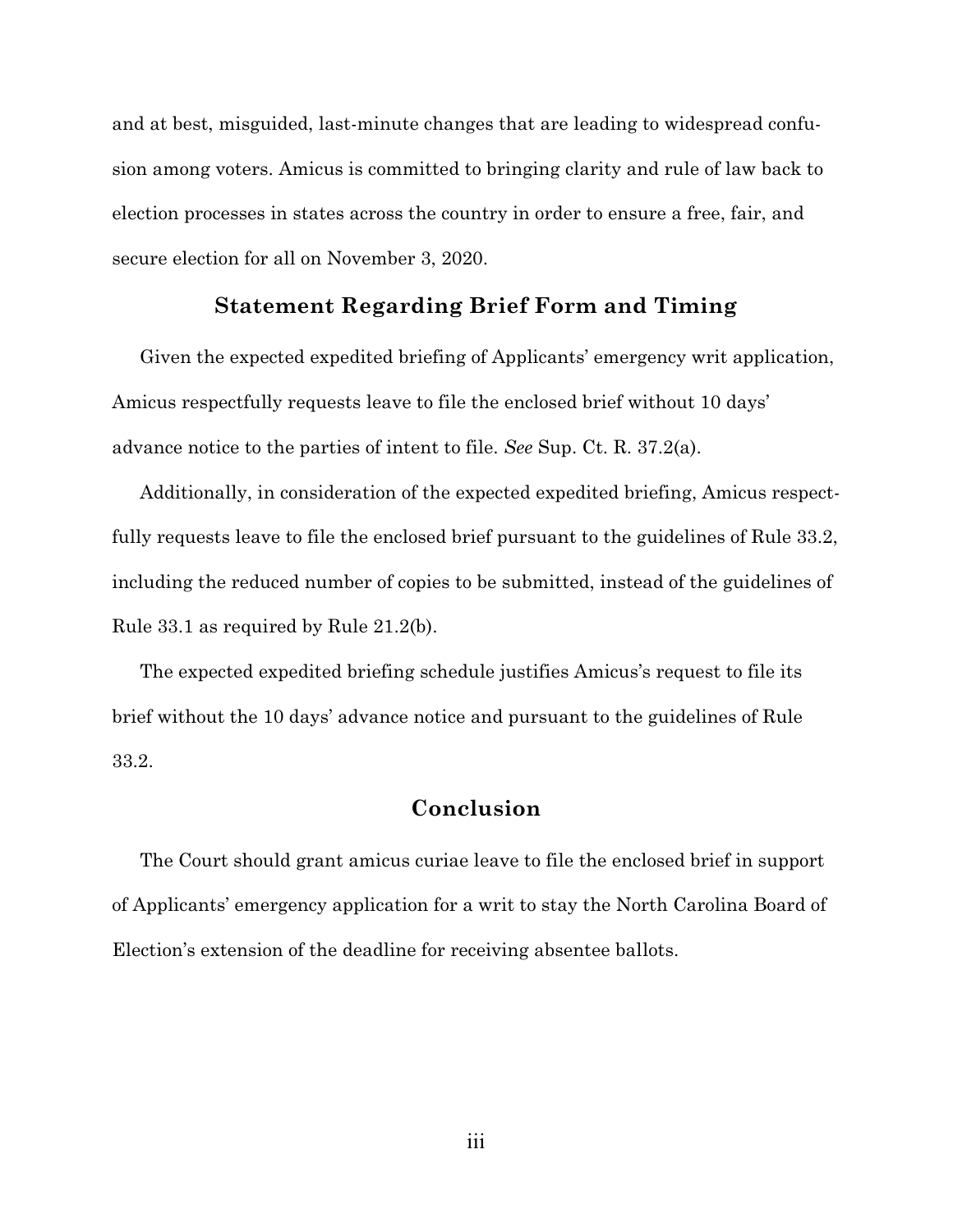October 23, 2020 Respectfully submitted, James Bopp, Jr. *Counsel of Record* jboppjr@aol.com Richard E. Coleson rcoleson@bopplaw.com Consonaboppiaw. Courtney Turner Milbank cmilbank@bopplaw.com Angela Stuedemann astuedemann@bopplaw.com True the Vote, Inc. Voters' Rights Initiative THE BOPP LAW FIRM, PC 1 South Sixth St. Terre Haute, IN 47807-3510 Telephone: 812/232-2434 *Counsel for Amicus*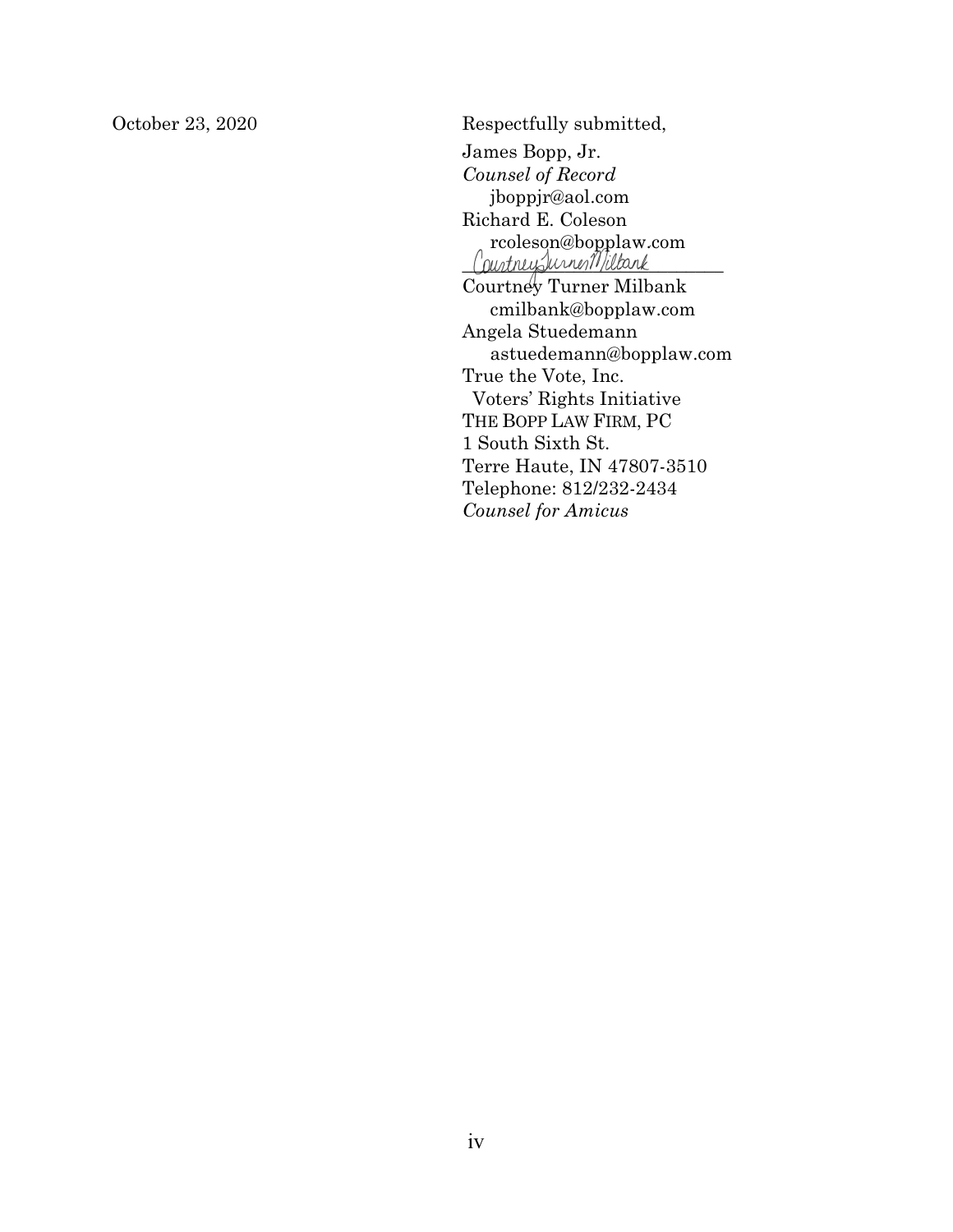# **Table of Contents**

| I.<br>This case presents a unique opportunity to abate the chaotic flood of near-   |
|-------------------------------------------------------------------------------------|
| Properly integrating the Elections Clause, <i>Anderson-Burdick</i> test, and<br>II. |
| A. The Elections Clause requires that the "Manner" of an election be "pre-          |
| B. The <i>Anderson-Burdick</i> test and the <i>Purcell</i> principle protect long-  |
|                                                                                     |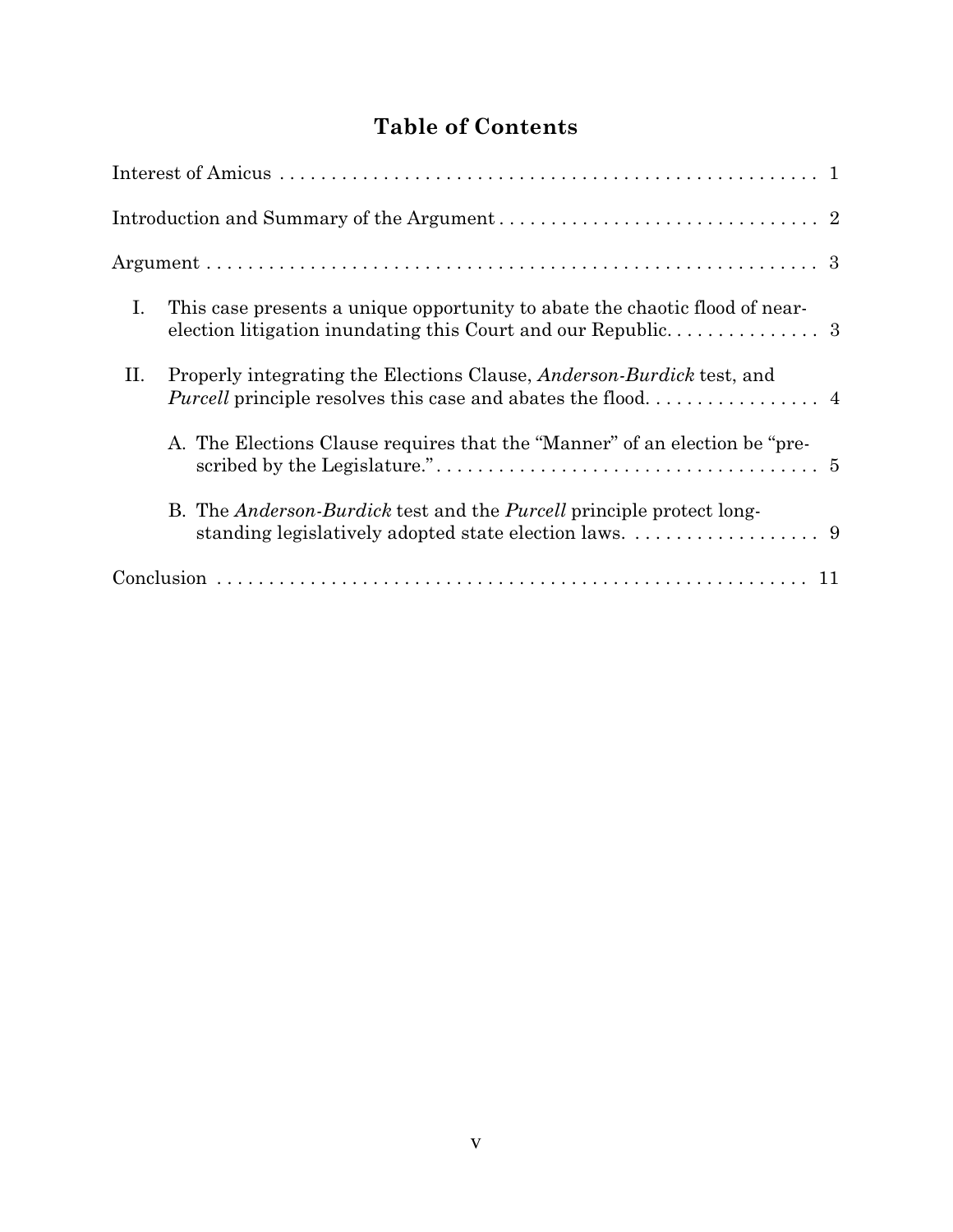# **Table of Authorities**

| Cases                                                                                                                       |
|-----------------------------------------------------------------------------------------------------------------------------|
|                                                                                                                             |
| Andino v. Middleton, No. 20A55, 2020 WL 5887393 (U.S. Oct. 5, 2020)  11                                                     |
|                                                                                                                             |
| <i>Burdick v. Takushi</i> , 504 U.S. 428 (1992) $\ldots \ldots \ldots \ldots \ldots \ldots \ldots \ldots \ldots$ ii, 3-4, 9 |
|                                                                                                                             |
|                                                                                                                             |
|                                                                                                                             |
|                                                                                                                             |
|                                                                                                                             |
|                                                                                                                             |
|                                                                                                                             |
|                                                                                                                             |
| The New Georgia Project v. Raffensperger, No. 20-13360-D, 2020 WL 5877588                                                   |
| <b>Constitutions, Statutes, and Rules</b>                                                                                   |
|                                                                                                                             |
|                                                                                                                             |
| iii                                                                                                                         |
| iii                                                                                                                         |
| iii                                                                                                                         |
|                                                                                                                             |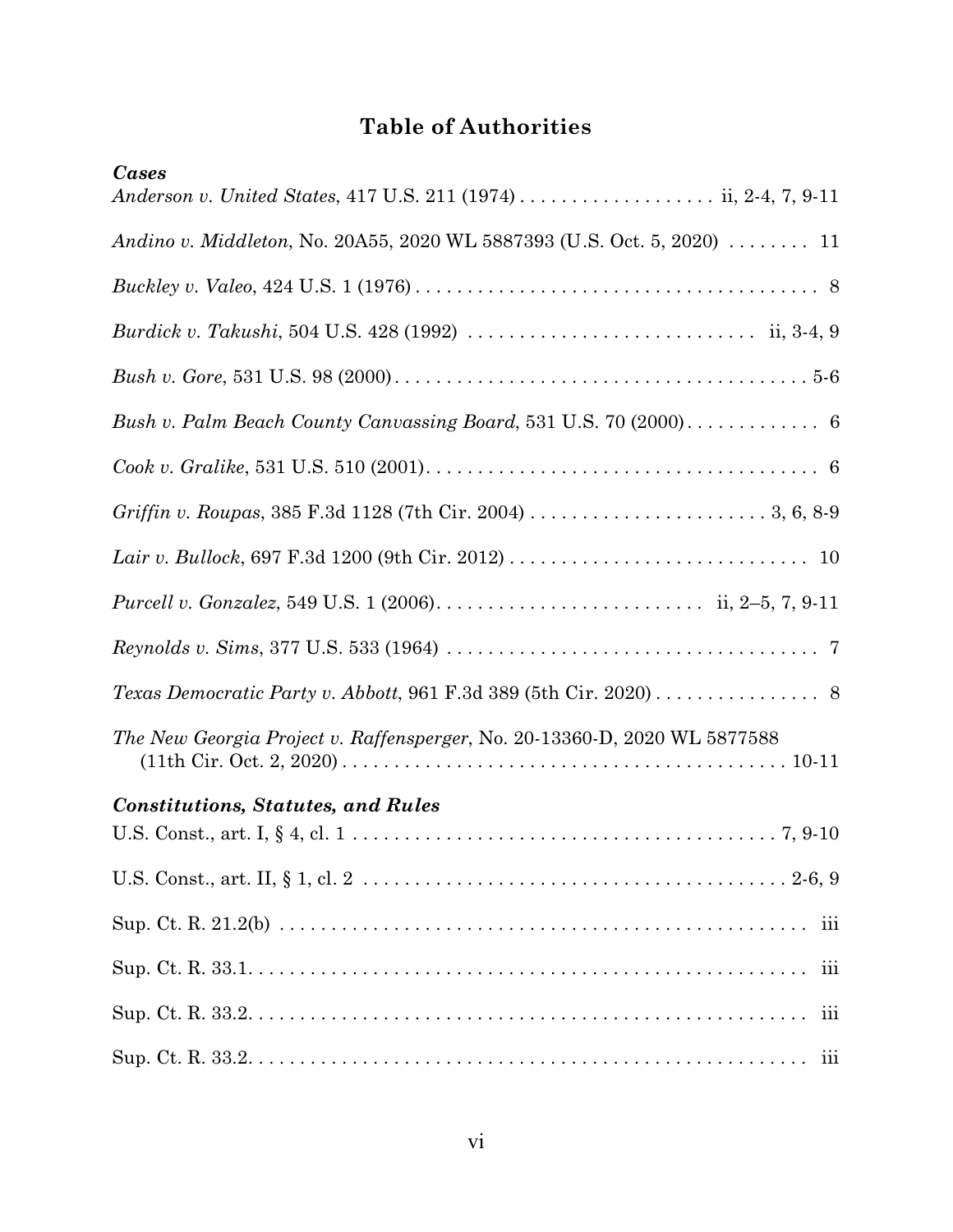| <b>Other Authorities</b>                                                     |
|------------------------------------------------------------------------------|
| Commission on Federal Election Reform, Building Confidence in U.S. Elections |
| Stanford-MIT Healthy Elections Project,                                      |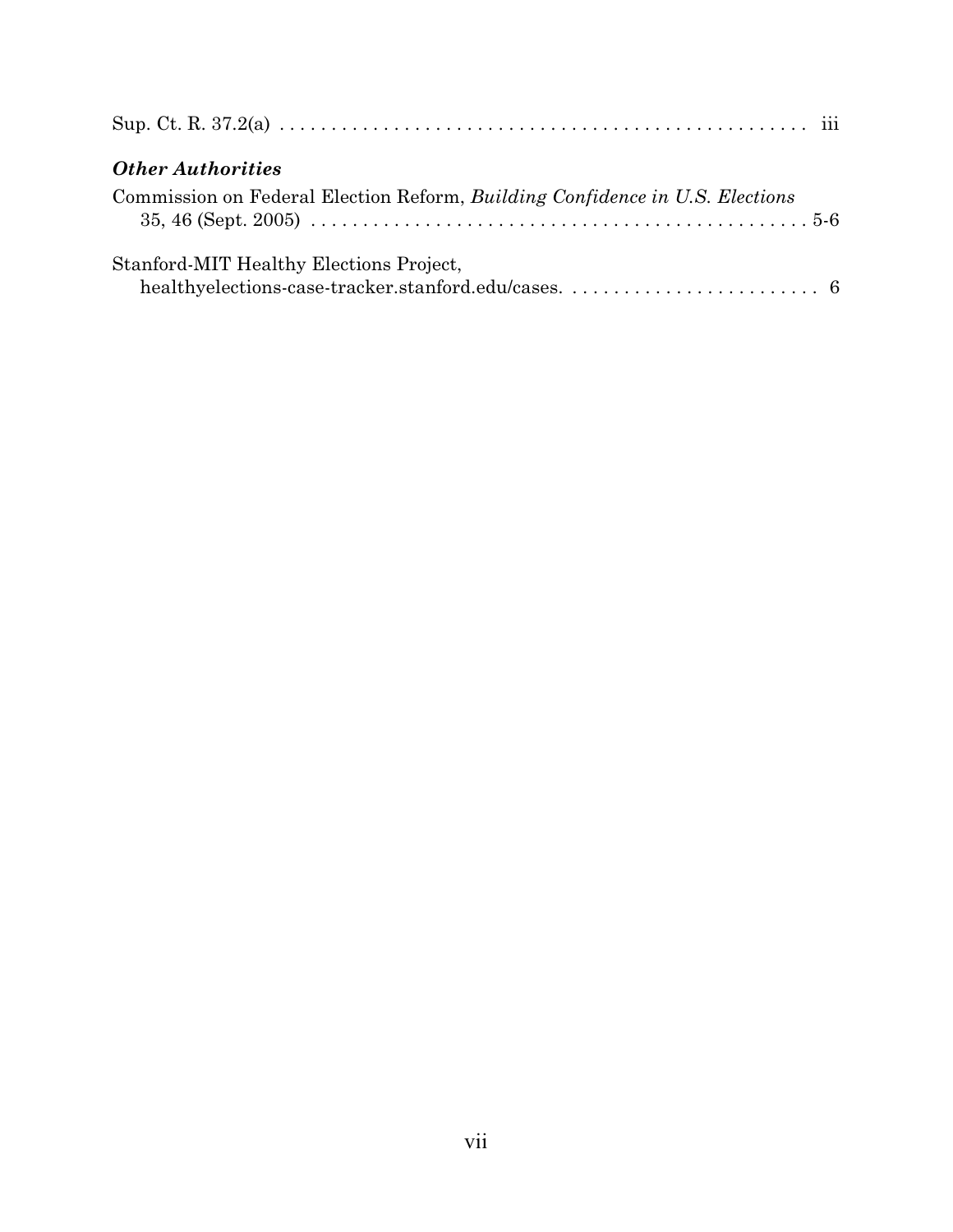# **Interest of Amicus** 2

True the Vote, Inc. ("TTV") is one of the nation's largest election-integrity and voter-rights organizations, founded to inspire and equip citizen volunteers for involvement at every stage of our electoral process. By providing exclusive training courses, resources on election rules and laws, and access to a nationwide network of volunteers, TTV empowers organizations and individuals across the country to actively protect the rights of legitimate voters, regardless of their political-party affiliation. TTV's overarching mission is to ensure that every American vote counts and is counted.

As such, amicus is dedicated to ensuring that state election laws uphold the tenants of the U.S. Constitution, which guarantee every American's right to vote. TTV has engaged in numerous legal efforts to challenge state governments and election officials who have sought to change election rules in a manner that violates the will of state legislatures or usurps the rule of law. No election official should have the power to change election rules and procedures on a whim, yet such actions are occurring all across the country. Many are blatant violations of election code at worst and at best, misguided, last-minute changes that are leading to widespread confusion among voters. Amicus is committed to bringing clarity and rule of law back to election processes in states across the country in order to ensure a free, fair, and secure election for all on November 3, 2020.

<sup>&</sup>lt;sup>2</sup> No counsel for any party authored the brief in whole or in part, and no person other than amicus or its counsel made a monetary contribution to its preparation or submission. Respondents and Intervenor-Respondents consented to, and Applicants indicated that they do not oppose, the filing of the enclosed amicus brief.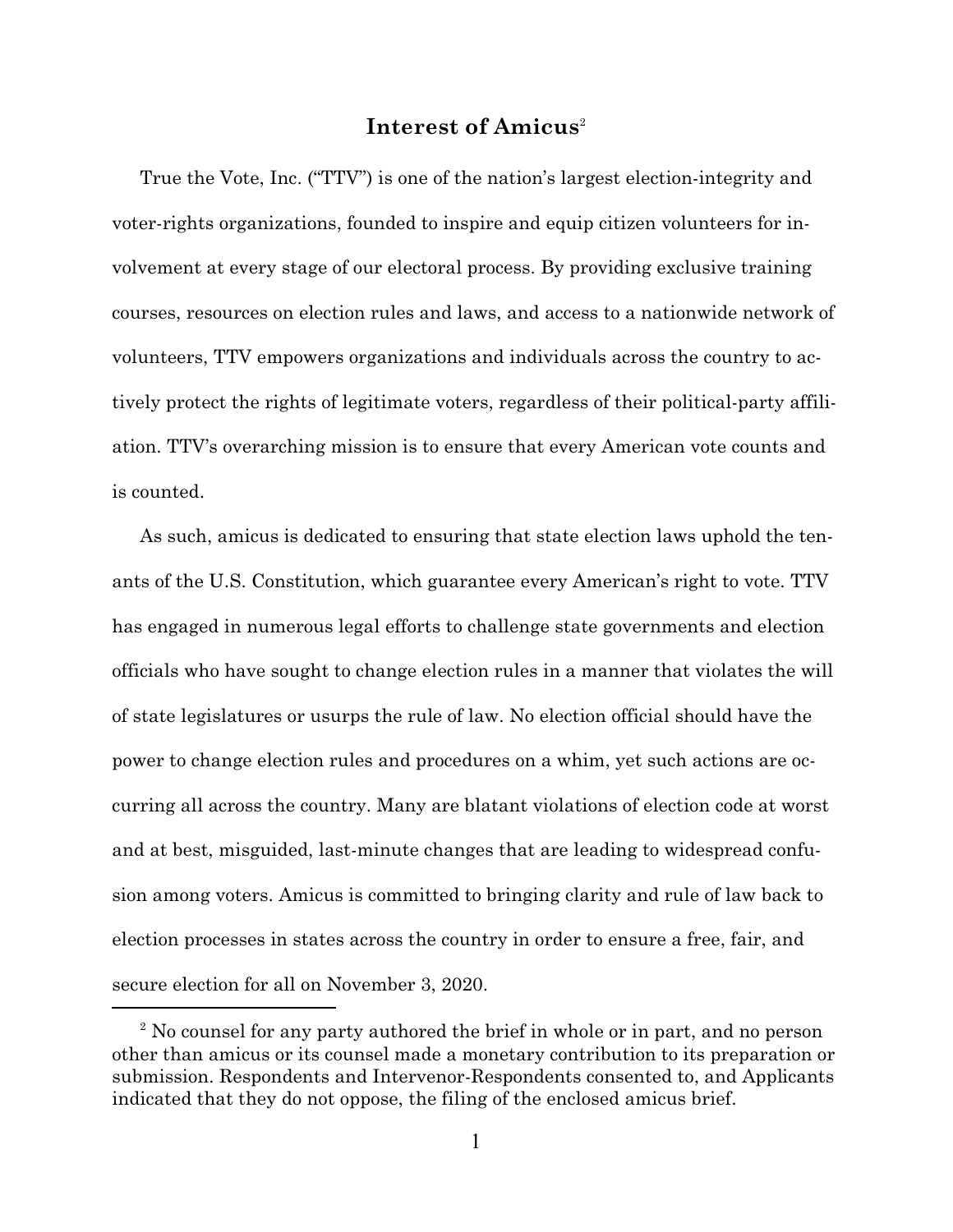### **Introduction and Summary of the Argument**

This case presents a unique opportunity to provide guidance regarding the flawed constitutional analysis employed by lower courts struggling to deal with a flood of current and future near-election changes in election laws by state officials and courts. To date, there have been 411 COVID-19-related, election-law cases. This chaotic flood arises primarily from failure to follow the mandate that *only legislatures* have the authority and expertise to "prescribe" the "Manner" of elections involving federal candidates. By providing guidance in this case as outlined next, this chaotic flood of litigation can be abated and order and the rule of law restored to our elections. *See* Part I.

Properly integrating the Elections Clause, *Anderson-Burdick* test, and *Purcell* principle to protect long-standing, authoritative, expert balancing of election access and integrity concerns resolves this case and abates the flood. *See* Part II.

The strong dissent by Judges Wilkinson and Agee below, joined by Judge Niemeyer, establishes the primacy of state legislature's authoritative, expert balancing of election access and integrity concerns. That authority cannot be usurped by other branches, and the legislature's actual statutory language is especially important given legislatures' independent authority. Emergency claims must be carefully analyzed to assure state legislatures are not stripped of constitutional authority. The long-standing legislative balancing is the status quo to be safeguarded, and the *Purcell* principle does not allow others to make near-election changes and claim those changes are the status quo and may not be altered. *See* Part II.

2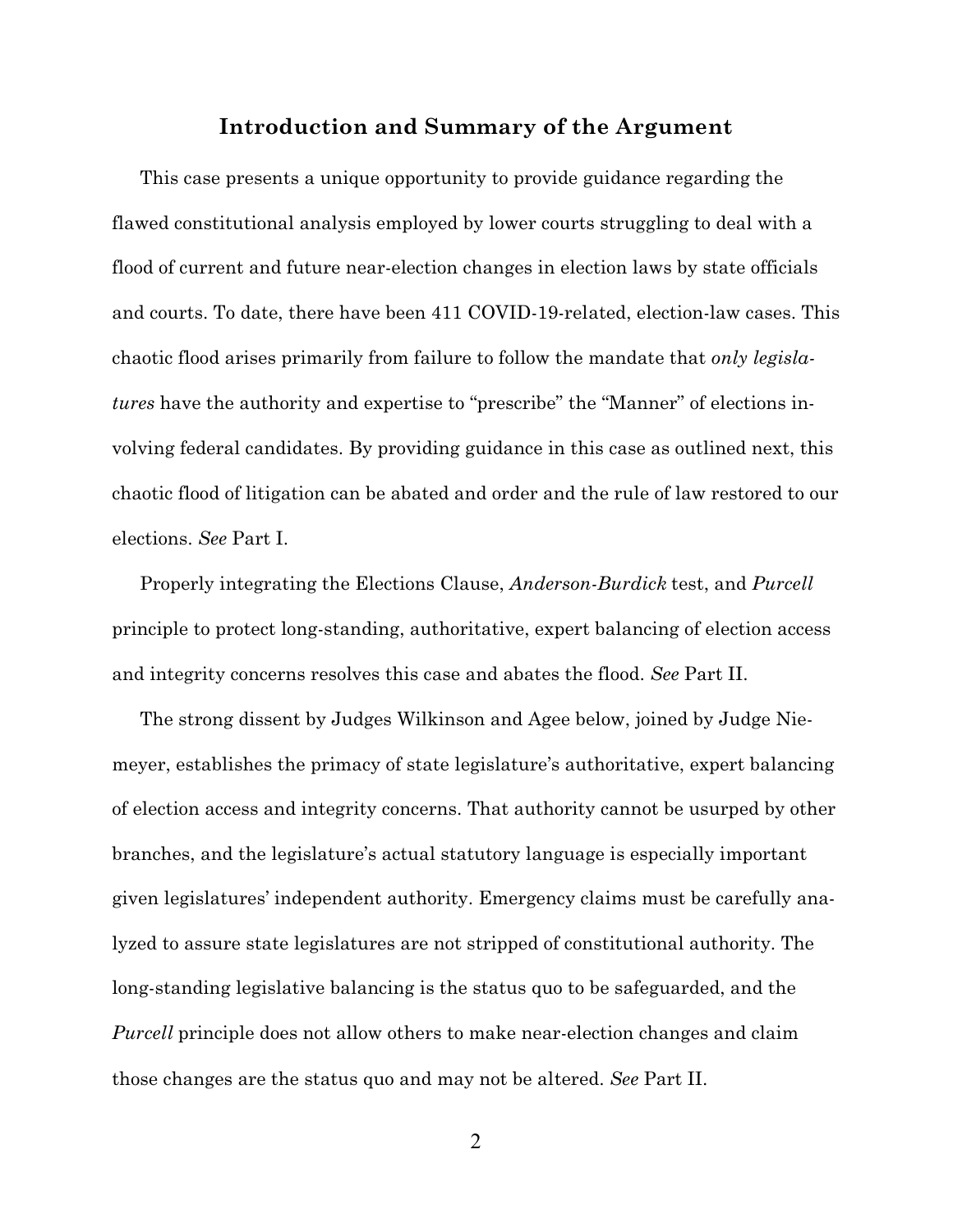Amicus endorses the dissent's analysis. It further argues that the legislative balancing authoritatively and expertly establishes what is safe and dangerous for a particular state and election, so that allowing what the legislature barred creates as a matter of law a cognizable, substantial risk of the harm (e.g., vote fraud) that the legislature acted to avoid. Amicus further argues that *Anderson-Burdick* balancing and the *Purcell* principle must be interpreted to protect legislatures' long-standing, authoritative, expert balancing of election access and integrity concerns. *See* Part II.

#### **Argument**

#### **I.**

### **This case presents a unique opportunity to abate the chaotic flood of near-election litigation inundating this Court and our Republic.**

This case presents a unique opportunity to provide guidance regarding the flawed constitutional analysis employed by lower courts struggling to deal with a flood of current and future near-election changes in election laws by state officials and courts. The Stanford-MIT Healthy Elections Project lists 411 (as of October 22, 2020) COVID-related cases. healthyelections-case-tracker.stanford.edu/cases. The central flaw is failure to follow the mandate that *only legislatures* have the authority and expertise to "prescribe" the "Manner" of elections involving federal candidates. U.S. Const. art. I, § 4, cl. 1 ("Elections Clause"). "[S]triking ... the balance between discouraging fraud and other abuses and encouraging turnout is quintessentially a legislative judgment." *Griffin v. Roupas*, 385 F.3d 1128, 1131 (7th Cir. 2004). The long-held expectation is that election-law changes must come from *legislatures* and *well before* elections, but of late, courts, governors, and election adminis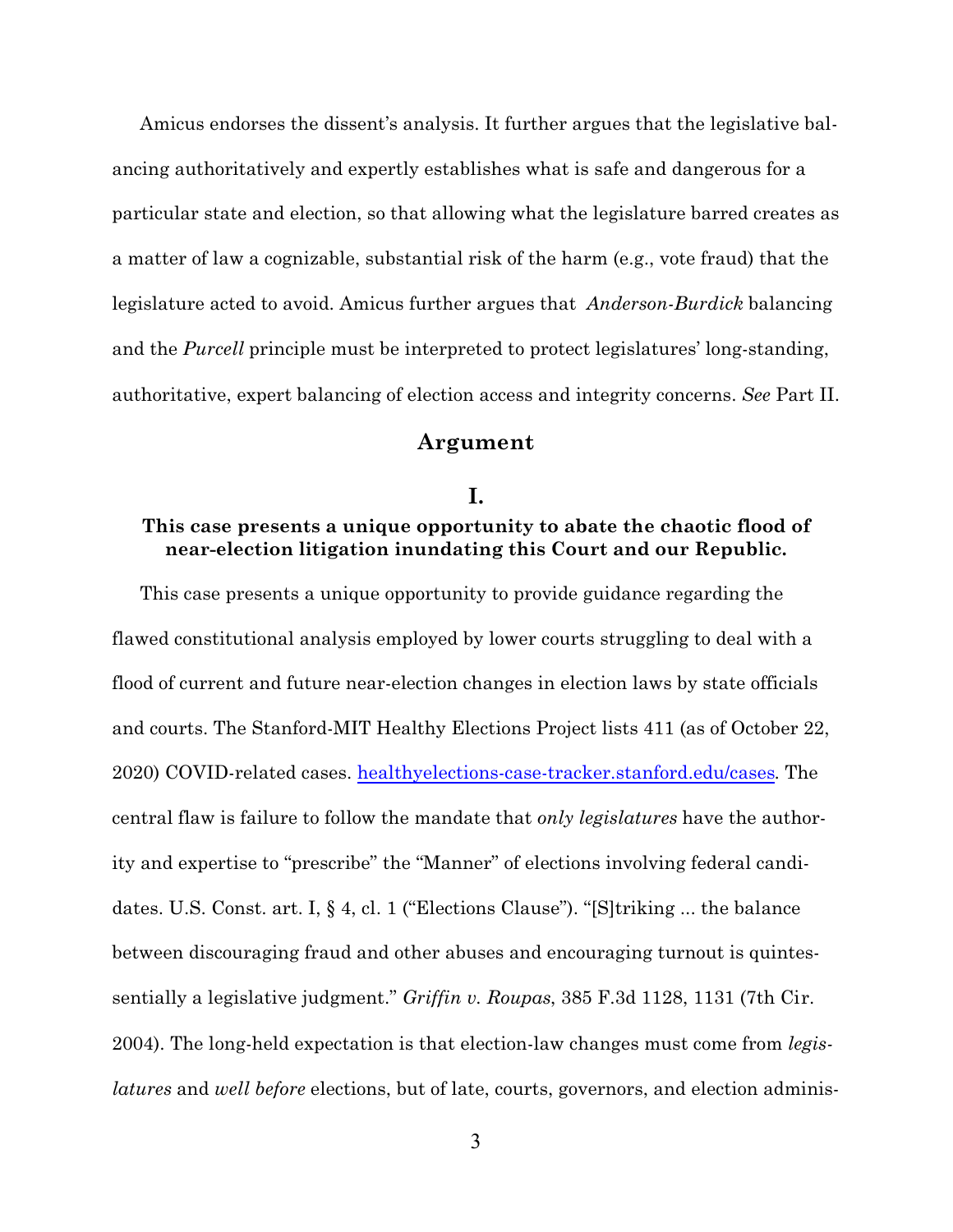trators have suspended state laws and, as a result, imposed new election laws close to elections. By providing guidance in this case as outlined next, the chaos of this flood of litigation can be abated and order and the rule of law restored to elections.

#### **II.**

# **Properly integrating the Elections Clause,** *Anderson-Burdick* **test, and** *Purcell* **principle resolves this case and abates the flood.**

As outlined here, this case presents a unique opportunity to reemphasize the primacy of long-standing legislative enactments and the role of the *Anderson-Burdick* test, *Anderson v. United States*, 417 U.S. 211 (1974); *Burdick v. Takushi*, 504 U.S. 428 (1992), and the *Purcell* principle, *Purcell v. Gonzalez*, 549 U.S. 1 (2006), in protecting them and to explain that near-election changes in state election laws by state officials or courts, overturning long-standing legislative enactments, does not benefit from these two doctrines. Doing so will reassert what the Constitution requires, abate the litigation flood, and restore confidence in elections.

Notably, the dissent authored by Judges Wilkinson and Agee below, joined by Judge Niemeyer, presents like arguments to those outlined below. *Wise v. Circosta*, No. 20-2104, slip op. at 21 (4th Cir. Oct. 20, 2020) (en banc).<sup>3</sup> For example, the Wilkinson-Agee opinion notes "the accelerating pace of pre-election litigation in this country, and all the damaging consequences ensuing therefrom." *Id.* at 21. It identifies the problem as "nonrepresentative entities changing election law immediately preceding or during an election" and "undo[ing] the work of the elected state legislatures, to which the Constitution clearly and explicitly delegates the power to [estab-

<sup>&</sup>lt;sup>3</sup> Slip op. available at https://www.ca4.uscourts.gov/opinions/202104R1.P.pdf.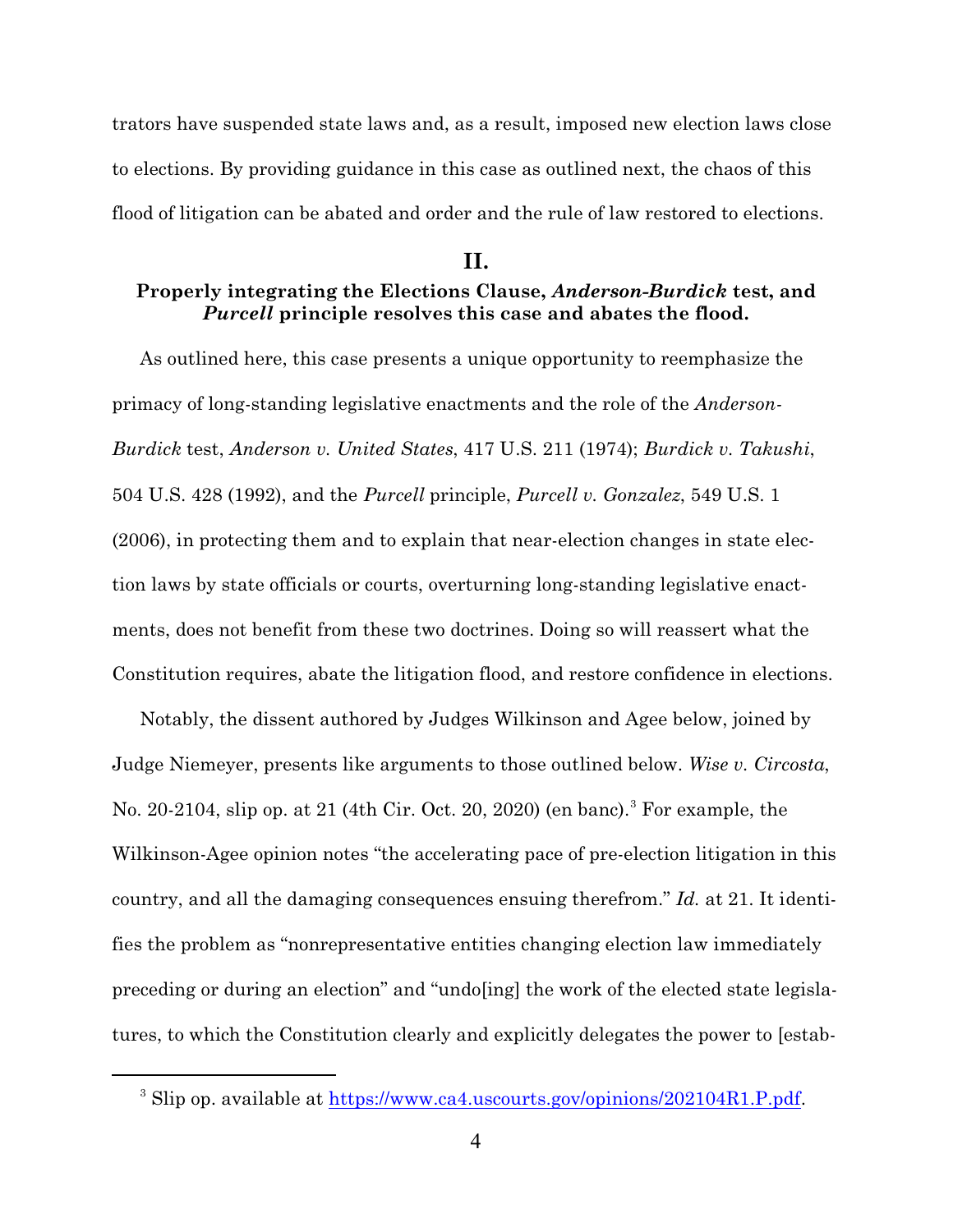lish how elections must be conducted]." *Id.* at 21 (quoting U.S. Const. art. I, § 4, cl. 1). "This power is not given to the state courts, and it is not given to the states' executive branches." *Id.* at 36. "When the state legislatures exercise this power, they are exercising a federal constitutional power that cannot be usurped by other branches of state government." *Id.* at 37. So "'the text of [state] election law itself, and not just its interpretation by the courts of the State, takes on independent significance.'" *Id.* at 38 (quoting *Bush v. Gore*, 531 U.S. 98, 112-113 (2000) (Rehnquist, C.J., concurring)). Claims of emergency delegated power may be reviewed for credibility under state law because "[i]f non-representative state officials can disregard a clear mandate from the state legislature merely by *claiming* state-law authority, . . . state officials will be able to strip the state legislatures of their federal constitutional power whenever they disagree with legislative priorities." *Id.* at 42 (emphasis in original). "The status quo is the election law enacted by the [relevant legislature]." *Id.* at 22. The *Purcell* principle should not allow state officials or courts to make near-election changes and then claim what they have done is the status quo and may not be altered. *Id.* at 22; *see also id.* at 34 ("*Purcell* . . . operates to bar the Board from changing the rules at the last minute through a state-court consent decree."); *id.* at 44-45 (not applying *Purcell* to return to the legislative status quo, "incentivizes an avalanche of partisan and destabilizing litigation against election rules enacted by state legislatures."). "Only by repairing to state legislative intent can we extricate ourselves from this debilitating condition. The statutes of state legislatures are our sole North Star." *Id.* Ami-

5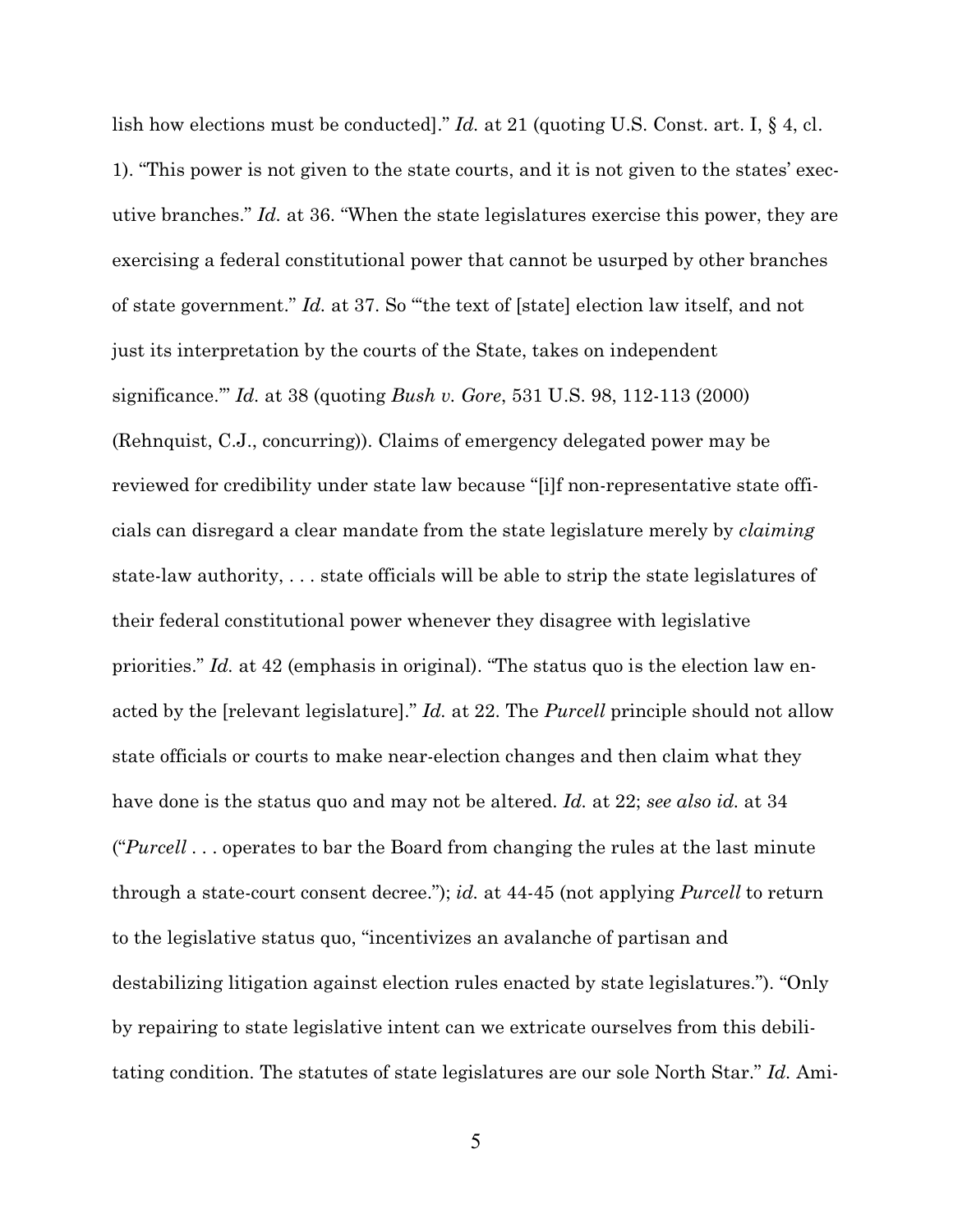cus endorses that analysis and adds the following supplemental arguments.

## **A. The Elections Clause requires that the "Manner" of an election be "prescribed by the Legislature."**

The Elections Clause mandates that "[t]he Times, Places and Manner of holding Elections for Senators and Representatives, shall be prescribed in each State by the Legislature thereof . . . ." U.S. Const. art. I,  $\S 4$ , cl. 1.<sup>4</sup> That applies to the November 3 general election, as does the similar Electors Clause, Art. II, § 1, cl. 2, which also entrusts the electors' election to the manner determine by the legislature.<sup>5</sup>

An underlying reason why the Elections Clause authorizes legislatures to prescribe election procedures is that legislatures have the expertise to balance election access with integrity issues, along with the cost of elections given available resources. The U.S. Constitution thus "confers on states broad authority to regulate the conduct of elections, including federal ones." *Griffin*, 385 F.3d at 1130 (citing U.S. Const. art I, § 4, cl.1). "[S]triking . . . the balance between discouraging fraud and other abuses and encouraging turnout is quintessentially a legislative judgment . . . ." *Id.* at 1131 (emphasis added).

<sup>&</sup>lt;sup>4</sup> The "Manner" encompasses "supervision of voting, protection of voters, prevention of fraud and corrupt practices . . . .'" *Cook v. Gralike*, 531 U.S. 510, 523-24 (2001) (citation omitted).

<sup>&</sup>lt;sup>5</sup> The Elections Clause provides a cause of action (asserted under 42 U.S.C. § 1983) because this Court has twice recognized that a candidate's claim under the parallel Electors Clause, Art. II, § 1, cl. 2, is a cognizable issue. *Bush v. Palm Beach County Canvassing Board*, 531 U.S. 70, 72 (2000) (granted certiorari on Electors Clause claim); *Bush v. Gore*, 531 U.S. at 103 (same). In *Bush v. Gore*, three Justices would have reached the Electors Clause issue as "additional grounds." *Id.* at 111(Rehnquist, C.J,, joined by Scalia and Thomas, JJ.) ("A significant departure from the legislative scheme for appointing Presidential electors presents a federal constitutional question."). So more than legislatures may raise this issue.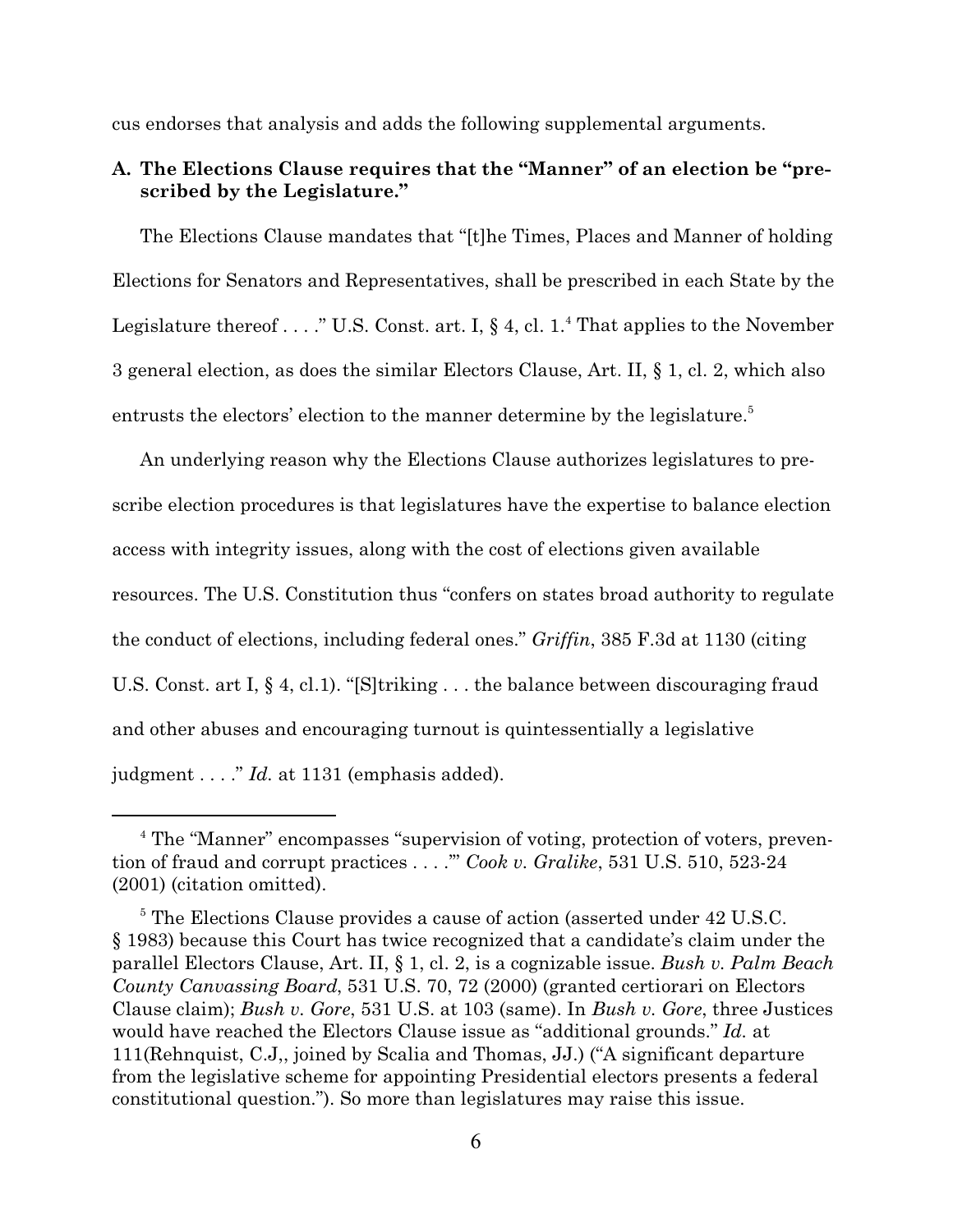So for example, regarding mail-in ballots that are frequently at issue in these cases, "states that have more liberal provisions for absentee voting may well have different political cultures . . . . One size does not fit all." *Id.* There is no right to vote by mail and mailed ballots pose special fraud risks, so only the legislature has been given the authority to design voting procedures because it is equipped to balance election access and integrity issues, including in the mail-balloting context. *Id.* at 1130-31. The legislative balancing, taking into account all the factors of access and integrity, may be illustrated as follows:

| Safe Zone<br>• what is permitted                                                           |                                          | Danger Zone<br>• what is banned |                          |  |  |
|--------------------------------------------------------------------------------------------|------------------------------------------|---------------------------------|--------------------------|--|--|
| <b>Protect Access</b>                                                                      | <i>Legislative Balance</i> 1(safe point) |                                 | <b>Protect Integrity</b> |  |  |
| A key factor in this legislative balancing is vote fraud, which poses two serious          |                                          |                                 |                          |  |  |
| problems. First, it violates the right to vote of legitimate voters by diluting their      |                                          |                                 |                          |  |  |
| votes. "[T] he Constitution of the United States protects the right of all qualified citi- |                                          |                                 |                          |  |  |
| zens to vote" and have that vote counted, Reynolds v. Sims, 377 U.S. 533, 554              |                                          |                                 |                          |  |  |
| (1964), which right "can be denied by a debasement or dilution of the weight of a          |                                          |                                 |                          |  |  |
| citizen's vote just as effectively as by wholly prohibiting the free exercise of the fran- |                                          |                                 |                          |  |  |
| chise," id. at 555. Second, "[v] oter fraud drives honest citizens out of the democratic   |                                          |                                 |                          |  |  |
| process and breeds distrust in government"—"confidence in the integrity of our elec-       |                                          |                                 |                          |  |  |
| toral processes is essential top the functioning of our participatory democracy,"          |                                          |                                 |                          |  |  |
| <i>Purcell</i> , 549 U.S. at 1, 4.                                                         |                                          |                                 |                          |  |  |

As a matter of law, a substantial risk of vote fraud connected to mailed ballots is not speculative. It is well established as a cognizable harm, along with the related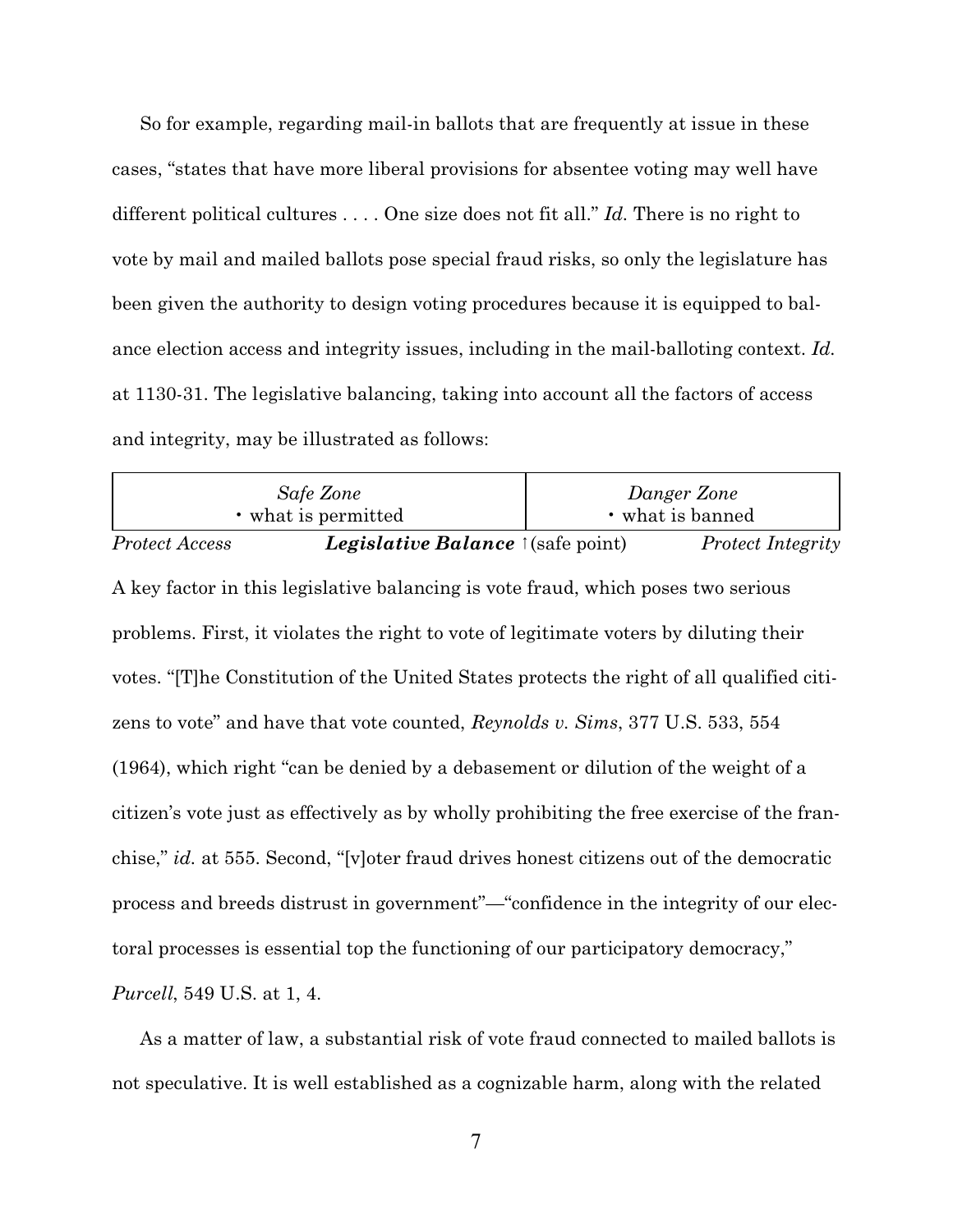needs to protect election integrity and safeguard voter confidence. *See Crawford v. Marion Cty. Election Bd.*, 553 U.S. 181, 192-97 (2008) (citing and relying on (inter alia) the Report of "the Commission on Federal Election Reform, chaired by former President Jimmy Carter and former Secretary of State James A. Baker III"); *see also Griffin*, 385 U.S. at 1130-31 (absentee ballots require the legislature to balance to limit risk). "As Justice Stevens noted, 'the risk of voter fraud' is 'real.'" *Texas Democratic Party v. Abbott*, 961 F.3d 389, 413 (5th Cir. 2020) (Ho, J., concurring) (quoting *Crawford*, 553 U.S. at 196 (plurality op. of Stevens, J.). According to the bipartisan Carter-Baker Report, mailed ballots are "the largest source of potential voter fraud" and "likely to increase the risk of fraud and contested elections." *Building Confidence in U.S. Elections* 35, 46 (Sept. 2005) (at bit.ly/3dXH7rU). Legislatures may also employ prophylactic laws to eliminate potential harms that they find require such protection, *see, e.g.*, *Crawford*, 553 U.S. at 196; *Buckley v. Valeo*, 424 U.S. 1, 27-28 (1976).

Once the legislature performs its authoritative, expert balancing, it has as a matter of law established what is safe and what is dangerous in a particular state for a particular election. Consequently, allowing what the legislature banned (as too dangerous to allow) *inherently* and *automatically* imposes on voters and the election a substantial risk of the harm that the legislature found unacceptable. That harm need not be proven because the legislature already established it as a matter of law based on its authoritative, expert balancing. So in litigation it must be taken as a given, not subject to a proof requirement.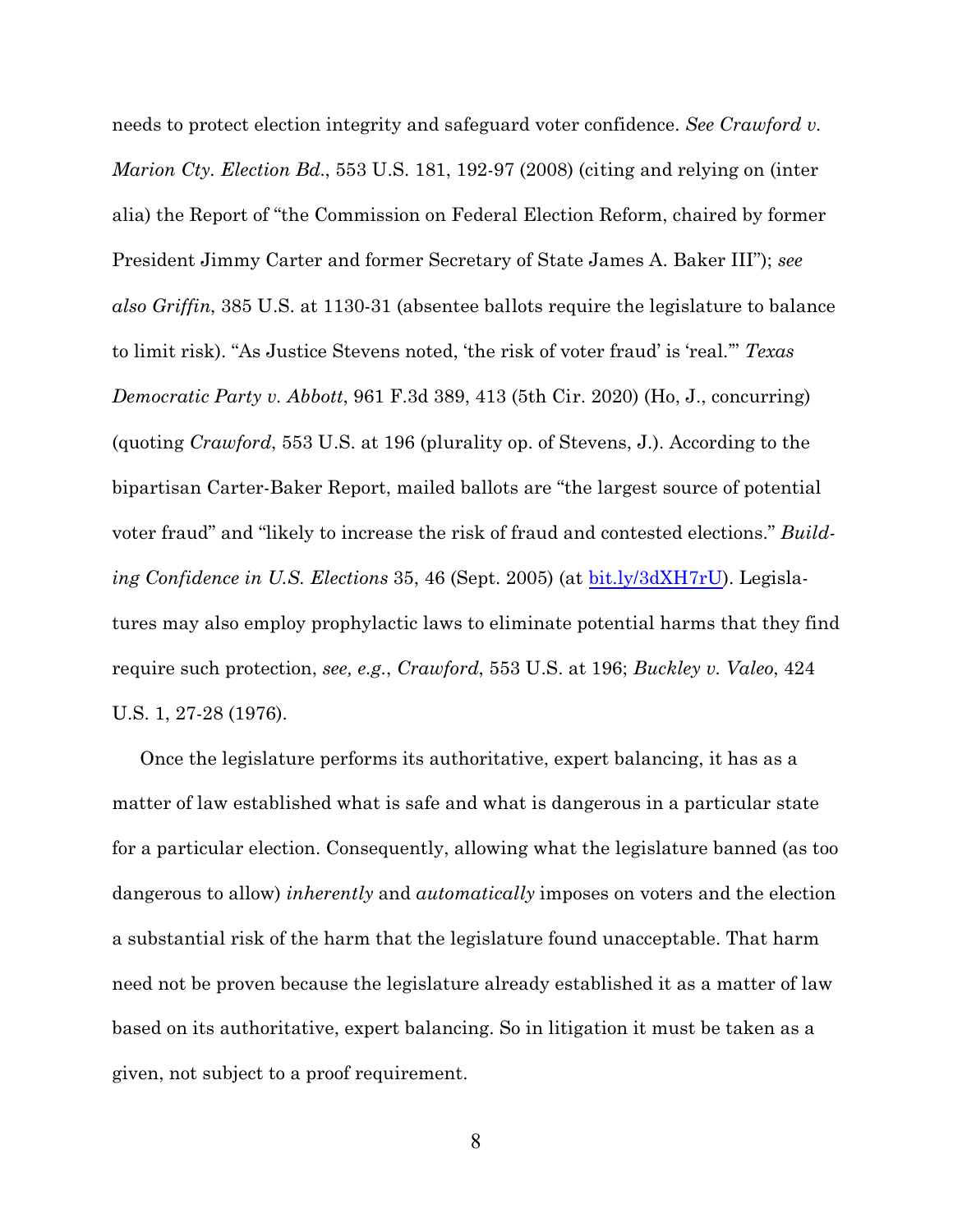A legislature's authoritative, expert balancing cannot be gainsaid based on what other states do because only *this* state's legislature has authority to balance and to mandate what is needed in *this* state. "[S]tates that have more liberal positions ... may well have different political cultures . . . cultures less hospitable to election fraud." *Griffin*, 385 F.3d at 1131. So "[o]ne size need not fit all." *Id.*

Nor can a legislature's authoritative, expert balancing be gainsaid on the notion that a particular safeguard isn't needed because a legislature provided others. The legislature thought they *all* were required in its balancing. So, for example, as *Griffin* and *Crawford*, 553 U.S. at 193-96, recognized, there is a known greater integrity risk with mailed ballots, so legislatures control mailed-ballot access based on perceived risk to confine the risk to a level it finds acceptable, given the resources it has. Maintaining the legislative balance is vital because "confidence in the integrity of our electoral processes is essential to the functioning of our participatory democracy" and "[v]oter fraud drives honest citizens out of the democratic process and breeds distrust of our government." *Purcell*, 549 U.S. at 4.

In sum, the primacy of, and deference to, legislative balancing is fully justified and enshrined in the Elections Clause. The Constitution mandates respect for legislative balancing because (i) only legislatures have expertise for it, (ii) election integrity requires it, and (iii) harm and a litigation flood flow from not protecting it.

## **B. The** *Anderson-Burdick* **test and the** *Purcell* **principle protect long-standing legislatively adopted state election laws.**

Because of the Elections Clause's mandate giving primacy to legislative enactment of state election laws, this Court has the *Anderson-Burdick* test, *Anderson*,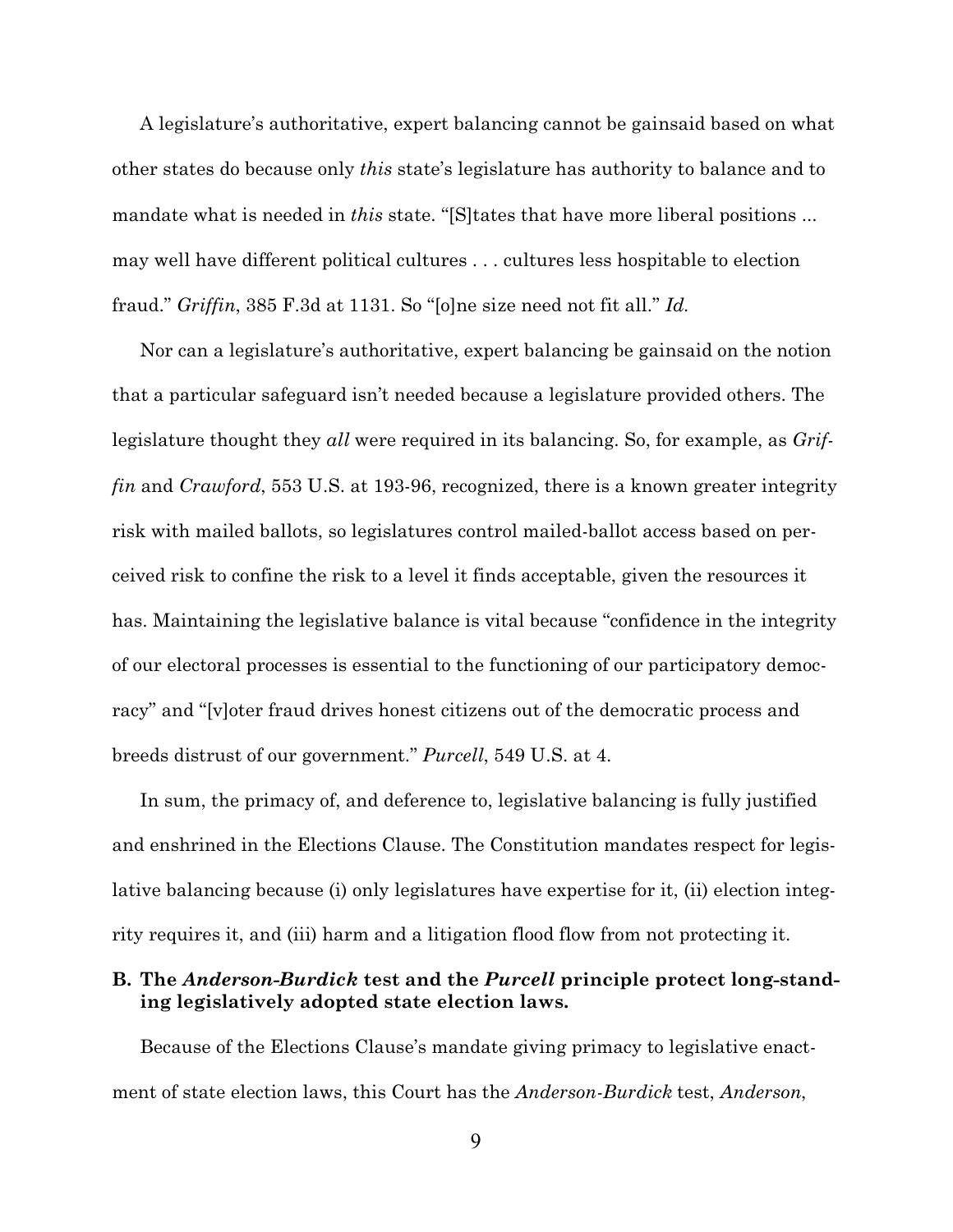417 U.S. 211; *Burdick*, 504 U.S. 428, and the *Purcell* principle, 549 U.S. 1, to *protect* the legislative balancing in those laws.

*Burdick*, 504 U.S. 428, is used to evaluate "state election law[s]," *id.* at 434, and is relatively deferential to duly enacted state election laws, as evidenced in its application to upholding voter ID laws in *Crawford*, 553 U.S. 181. However, it is inappropriate to use the *Anderson-Burdick* test when state officials or state courts displace a legislature's balancing. Such displacement should be presumed unconstitutional, not deferred to as under *Anderson-Burdick*, and any claimed authority (such as emergency authority) by state officials to act on the legislature's behalf should be rejected if the authority is used to displace legislative enactments and create new election law.

*Purcell*, 549 U.S. 1, was designed to also protect long-standing state election laws adopted by legislatures from being displaced by court orders near an election. But the *Purcell* principle does not protect state officials or state courts from upsetting "long-established expectations that might have unintended consequences," *Lair v. Bullock*, 697 F.3d 1200, 1212-14 (9th Cir. 2012), near elections. *Purcell* favors maintaining long-established expectations arising from long-standing state election laws to prevent "voter confusion and consequent incentive to remain away from the polls," *Purcell*, 549 U.S. at 4-5, if the long-established expectations are upset near an election.

A recent Eleventh Circuit opinion in *The New Georgia Project v. Raffensperger*, No. 20-13360-D, 2020 WL 5877588 (11th Cir. Oct. 2, 2020), illustrates some of the

10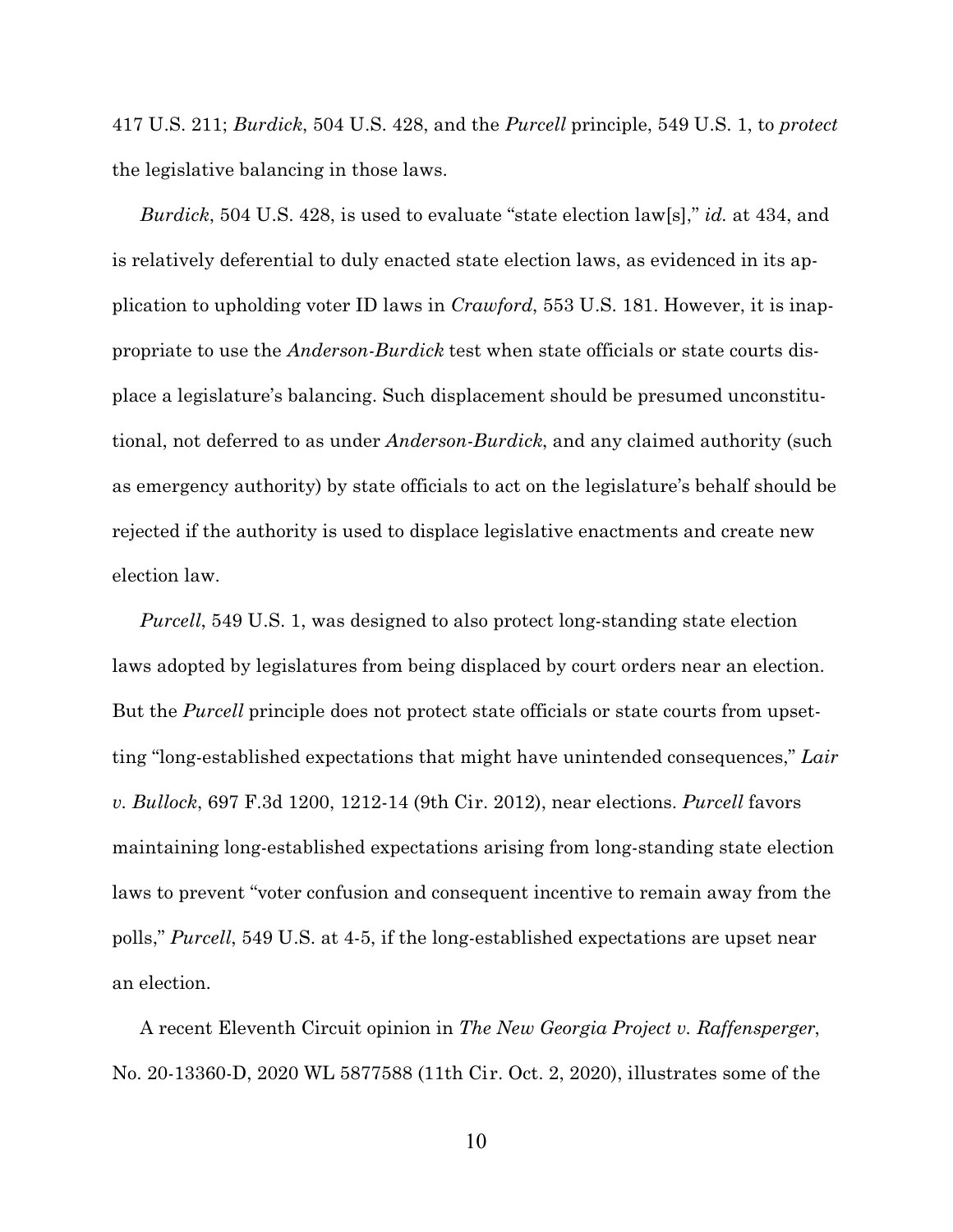foregoing in rejecting a lower-court extension of the absentee-ballot deadline. It said "the district court misapplied the *Anderson-Burdick* framework when it enjoined the State defendants' enforcement of a *long-standing* Georgia absentee ballot deadline," *id.* at \*1 (emphasis added), and the Eleventh Circuit's stay put the "decadesold" law back into force. *Id.* at \*2. And where there is no emergency because voters have other options, the Eleventh Circuit decided that the statutory "deadline does not implicate the right to vote at all," because voters had many other options to get their vote counted. *Id.* It then applied *Purcell* in support of that long-standing statutory deadline. *Id.* at \*3-4.

# **Conclusion**

Because "a State legislature's decision either to keep or to make changes to election rules to address COVID-19 ordinarily "should not be subject to second-guessing by [an election board that] lacks the background, competence, and expertise to assess public health," *Andino v. Middleton*, No. 20A55, 2020 WL 5887393, at \*1 (U.S. Oct. 5, 2020) (Kavanaugh, J., concurring) (citation omitted), the Court should issue the requested relief.